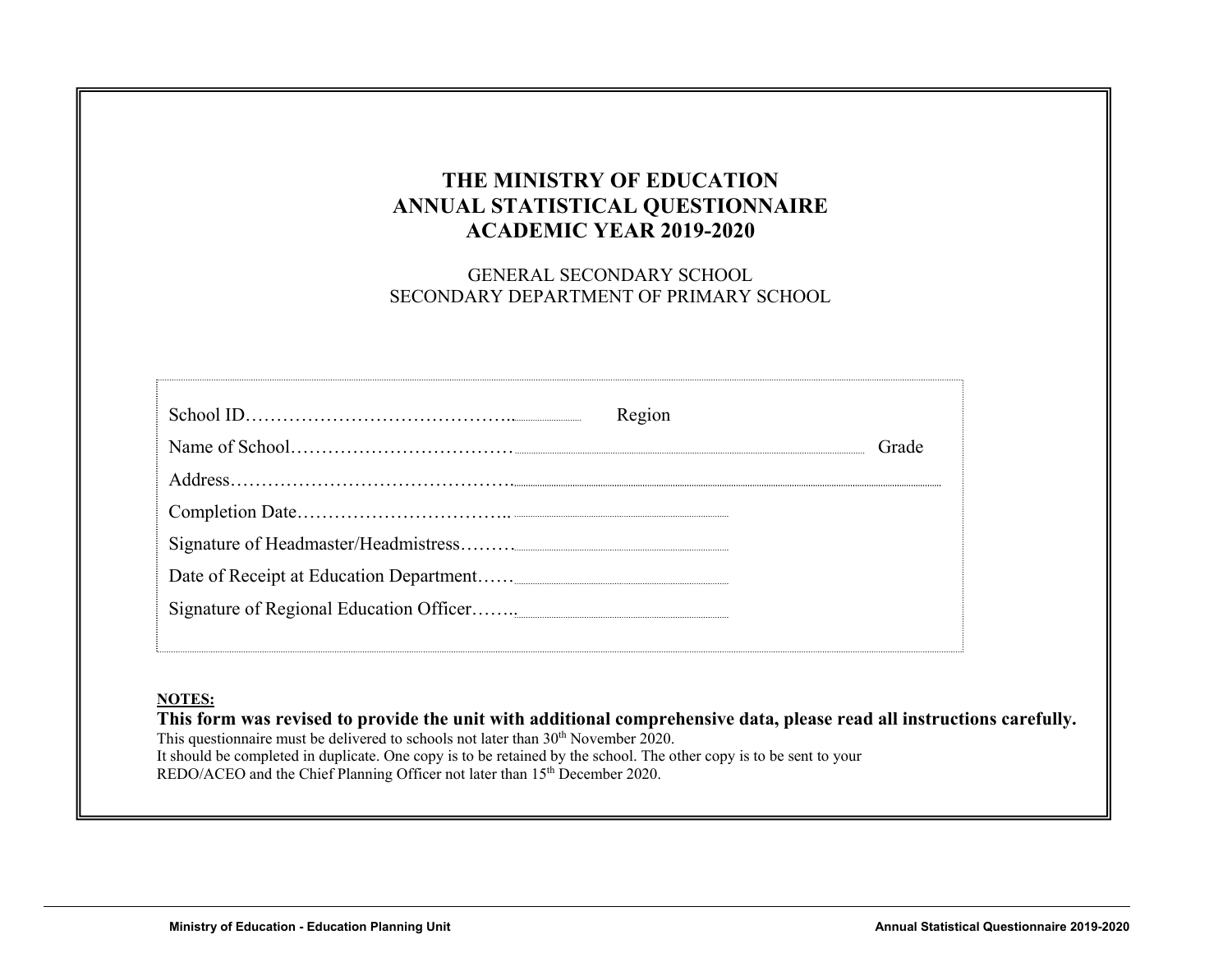# **Instructions for Filling out Form**

| <b>TABLE</b>                            | <b>INSTRUCTIONS</b>                                                                                                                                                                                                                                                                                                                                                                                                                                                                                                                                                                                                                                                                                                         |  |  |  |  |  |  |  |  |  |
|-----------------------------------------|-----------------------------------------------------------------------------------------------------------------------------------------------------------------------------------------------------------------------------------------------------------------------------------------------------------------------------------------------------------------------------------------------------------------------------------------------------------------------------------------------------------------------------------------------------------------------------------------------------------------------------------------------------------------------------------------------------------------------------|--|--|--|--|--|--|--|--|--|
|                                         | <b>Procedure</b>                                                                                                                                                                                                                                                                                                                                                                                                                                                                                                                                                                                                                                                                                                            |  |  |  |  |  |  |  |  |  |
|                                         | Please fill in the information for the current period. If data is unchanged, please tick the box. Otherwise, fill in the correct data.                                                                                                                                                                                                                                                                                                                                                                                                                                                                                                                                                                                      |  |  |  |  |  |  |  |  |  |
| N5 – Teachers (Please see more specific | Procedure                                                                                                                                                                                                                                                                                                                                                                                                                                                                                                                                                                                                                                                                                                                   |  |  |  |  |  |  |  |  |  |
| instructions under table P6A)           | Enter all teachers on roll on the first school day of September – December of the current academic year.<br>1.                                                                                                                                                                                                                                                                                                                                                                                                                                                                                                                                                                                                              |  |  |  |  |  |  |  |  |  |
|                                         | <b>Notes</b><br>Name<br>Exclude teachers who are Volunteers, on study leave and full time at CPCE (Pre-service).<br>Teachers on secondment must be accounted for at the school to which they are seconded only.<br>Substantive positions only: HM, DHM, SM, HOD, SAM, AM, AT, PTT, TA, TAM, PT, JT, TQM, TUM<br><b>Status</b><br>Professional (record the highest): M. Ed., B. Ed, Dip. Ed., Cert. Ed., ADE., TTC, UT<br>Qualification<br>Academic (record the highest): Arts Degree Major, Science Degree Major, Soc Science Degree Major,<br>Qualification<br>Dip. Agri., Other Qualified, Unqualified<br>Place an X in the part-time column only for those teachers who are employed as part-time teachers.<br>Part-time |  |  |  |  |  |  |  |  |  |
|                                         |                                                                                                                                                                                                                                                                                                                                                                                                                                                                                                                                                                                                                                                                                                                             |  |  |  |  |  |  |  |  |  |
| Teachers Intake/Loss                    | Teacher Intake: ADD all teachers who joined the staff from the first school day of October last year to the first school day of<br>October of this academic year.                                                                                                                                                                                                                                                                                                                                                                                                                                                                                                                                                           |  |  |  |  |  |  |  |  |  |
|                                         | Teacher Loss: Teachers who have left the system under the respective categories between the first school day of October of the<br>previous year and the first school day of the current year.                                                                                                                                                                                                                                                                                                                                                                                                                                                                                                                               |  |  |  |  |  |  |  |  |  |
| Transfers In                            | Students transferring from another school to your school during the previous academic year                                                                                                                                                                                                                                                                                                                                                                                                                                                                                                                                                                                                                                  |  |  |  |  |  |  |  |  |  |
| Transfer Out                            | Students transferring from another school to another school during the previous academic year                                                                                                                                                                                                                                                                                                                                                                                                                                                                                                                                                                                                                               |  |  |  |  |  |  |  |  |  |
| Emigration/Deaths                       | Pupils who migrated or died during the previous academic year                                                                                                                                                                                                                                                                                                                                                                                                                                                                                                                                                                                                                                                               |  |  |  |  |  |  |  |  |  |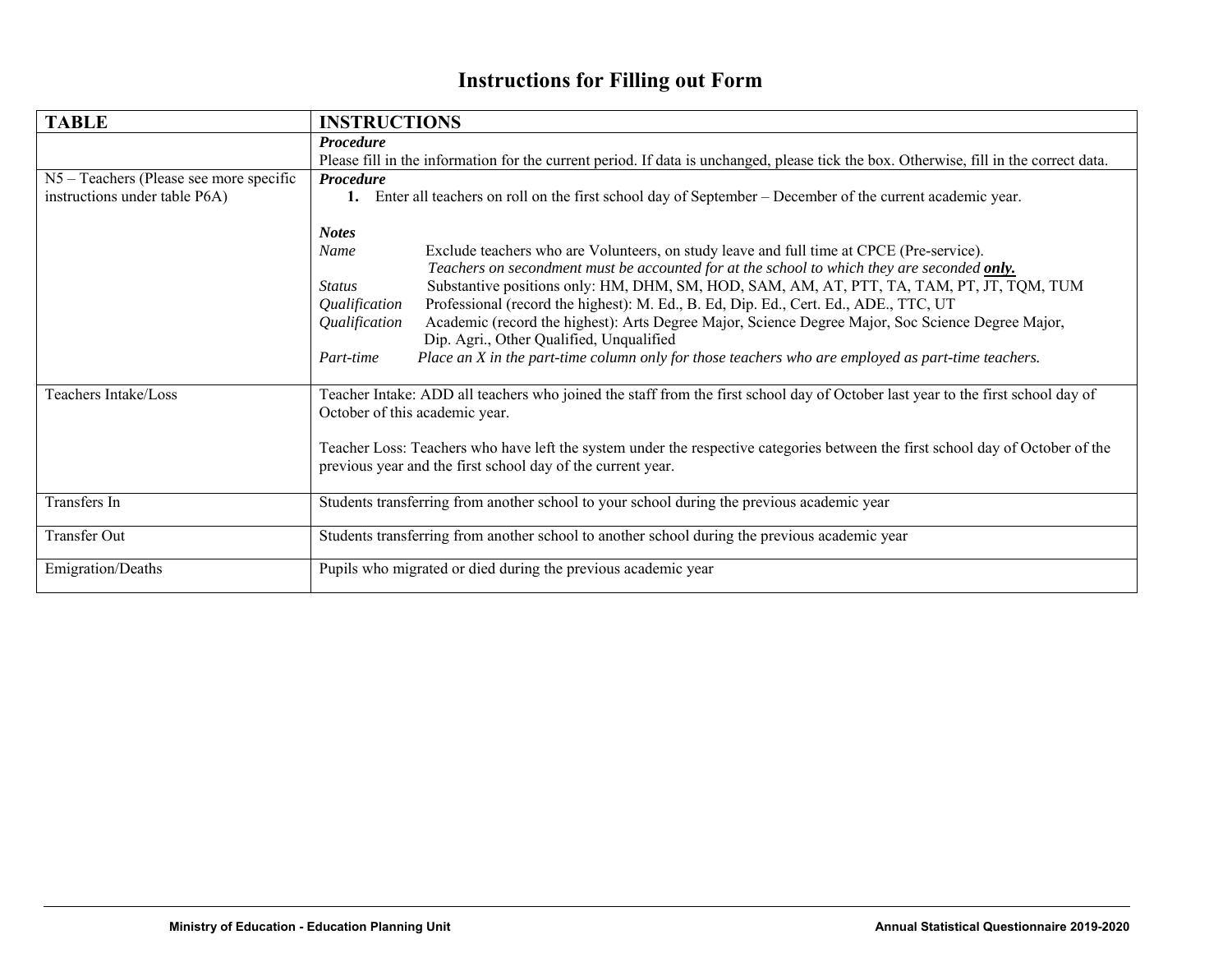# **Infrastructure, Buildings, Facilities, Furniture and Learning Materials**

| <b>INFRASTRUCTURE</b>                                                                                                                                                                                                                               | 2019 | 2020 |
|-----------------------------------------------------------------------------------------------------------------------------------------------------------------------------------------------------------------------------------------------------|------|------|
| Total school site area (m2)                                                                                                                                                                                                                         |      |      |
| (The total area inside the boundary of the school, measured in square meters)                                                                                                                                                                       |      |      |
| Classroom area (m2)                                                                                                                                                                                                                                 |      |      |
| (The total area of the classroom and other teaching areas (including science and<br>computer laboratories) within the school, whether they are in use or not, measured<br>in square meters).                                                        |      |      |
| Playing fields area (m2)                                                                                                                                                                                                                            |      |      |
| (The total area of land within the boundary of the school which is (a) in the open<br>air (b) provided for the physical education or recreation (c) suitable for playing<br>team games and is laid out for the purpose, measured in square meters). |      |      |
| Number of classrooms in open-plan or separated by partitions<br>(Total number of classes being taught in an open-plan situation or separated by<br>temporary partitions).                                                                           |      |      |
| Number of Teacher houses                                                                                                                                                                                                                            |      |      |
| Does the school have a computer lab?                                                                                                                                                                                                                |      |      |
| Does the school have a boundary wall or fence?                                                                                                                                                                                                      |      |      |
| What is the school's primary source of water?                                                                                                                                                                                                       |      |      |
| (Mains, River/Stream, Roof Collection, Other)                                                                                                                                                                                                       |      |      |
| How many drinking water taps, including those that are temporarily<br>out of order?                                                                                                                                                                 |      |      |
| What is the school's primary source of electricity?                                                                                                                                                                                                 |      |      |
| (Mains, Solar panels, No electricity, other)                                                                                                                                                                                                        |      |      |
| Is the school wired for electricity?                                                                                                                                                                                                                |      |      |
| (YES, NO)                                                                                                                                                                                                                                           |      |      |
| Is solid waste (garbage) collected and disposed of daily?<br>(You may select YES if the school collects garbage from classrooms, kitchen and<br>bathroom receptacles and stores it in a safe place from which it is later disposed.)                |      |      |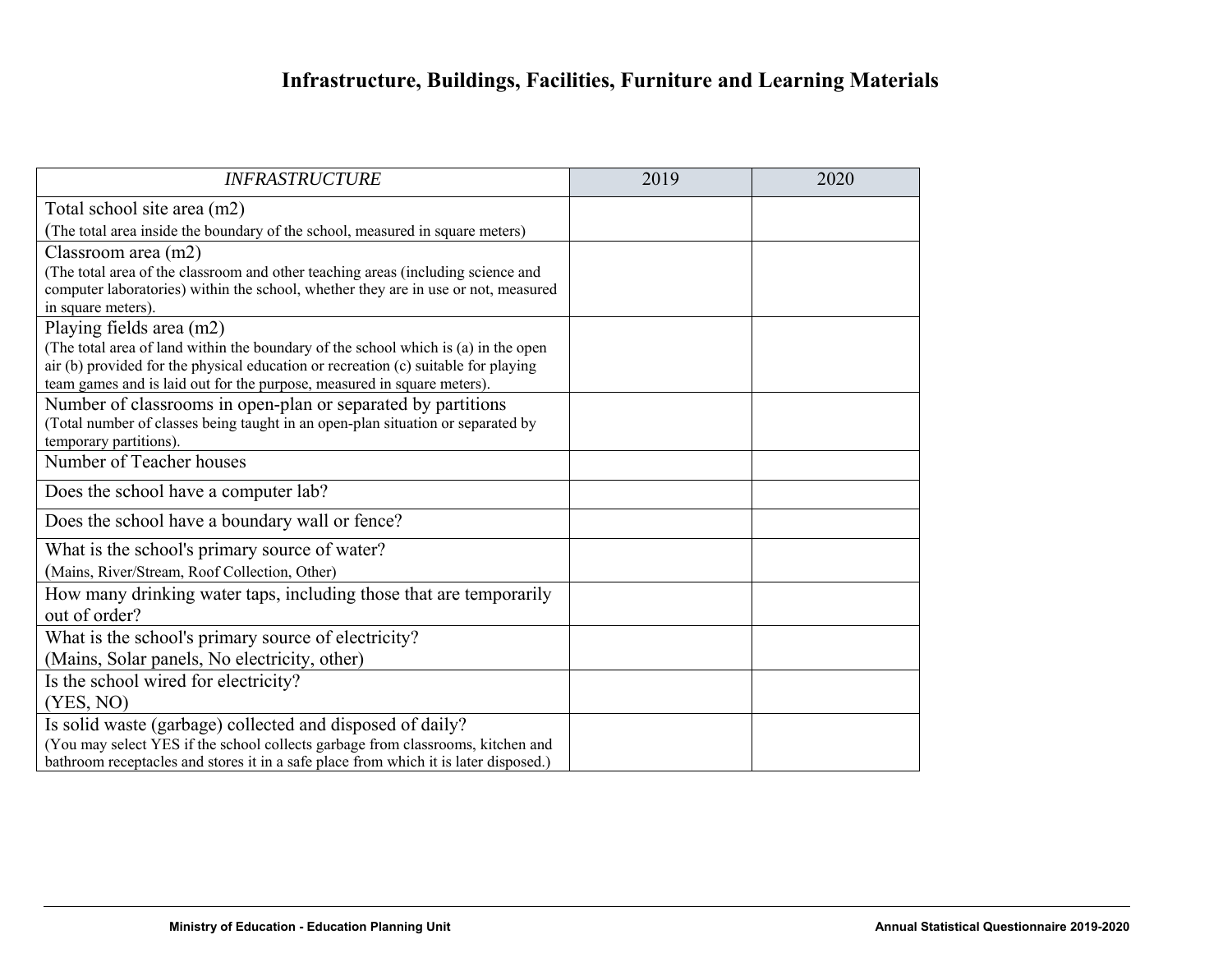| <b>FURNITURE</b>              | 2019 | 2020 |
|-------------------------------|------|------|
| No of Pupils furniture        |      |      |
| No of Teachers' furniture     |      |      |
| No. of other school furniture |      |      |
|                               |      |      |

| <b>SCHOOL PHYSICAL FACILITIES</b>                | 2019<br>dd/mm/yy | 2020<br>dd/mm/yy |
|--------------------------------------------------|------------------|------------------|
| What year was the school originally constructed? |                  |                  |
| How many storeys does the main block of the      |                  |                  |
| school have?                                     |                  |                  |
| When did the school last have major              |                  |                  |
| refurbishment or extension works carried out?    |                  |                  |
| State briefly what did the work consist of       |                  |                  |

# **Learning Materials**

#### **Learning materials for current school year**

| <b>LEARNING MATERIALS</b>          | 2019/<br>2020 | 2020/<br>2021 |
|------------------------------------|---------------|---------------|
| Total number of all textbooks      |               |               |
| Total number of all Math books     |               |               |
| Total number of all English books  |               |               |
| Total number of Science books      |               |               |
| Total number of Social Studies     |               |               |
| books                              |               |               |
| No. of enrichment textbooks        |               |               |
| No. of projectors                  |               |               |
| No. of computers                   |               |               |
| No. of radios/compact disc players |               |               |
| No. of tape recorders              |               |               |
| No. of Television                  |               |               |
| No. of VCRs/DVD players            |               |               |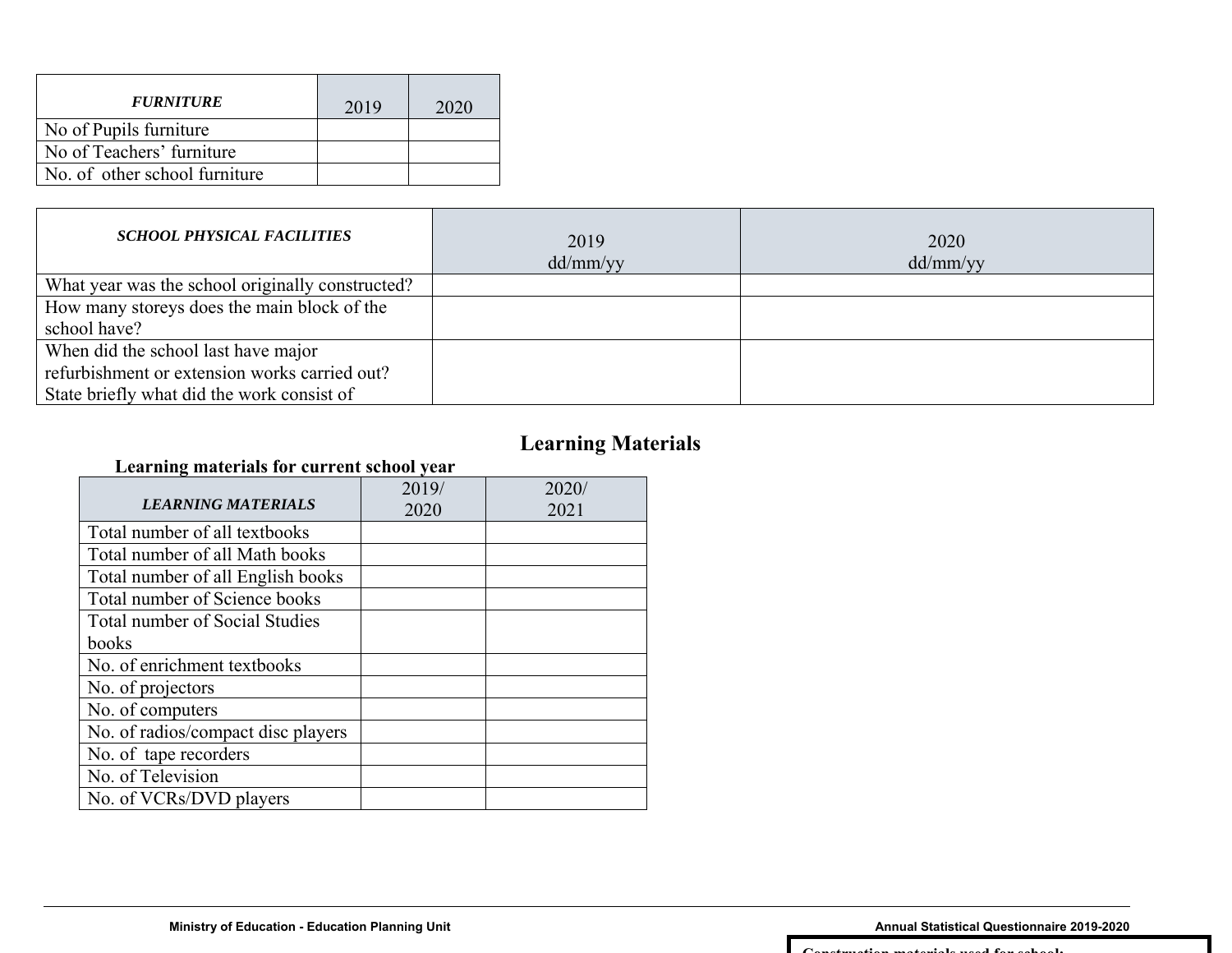| <b>BUILDINGS</b><br>(What are the main<br>construction materials used for<br>the school) | 2019 | 2020 |
|------------------------------------------------------------------------------------------|------|------|
| <b>Building Frame</b>                                                                    |      |      |
| <b>Ground Floors</b>                                                                     |      |      |
| <b>Upper Floors</b>                                                                      |      |      |
| Internal Walls                                                                           |      |      |
| <b>External Walls</b>                                                                    |      |      |
| Roof Covering                                                                            |      |      |
| <b>Internal Stairs</b>                                                                   |      |      |
| <b>External Stairs</b>                                                                   |      |      |
| Windows                                                                                  |      |      |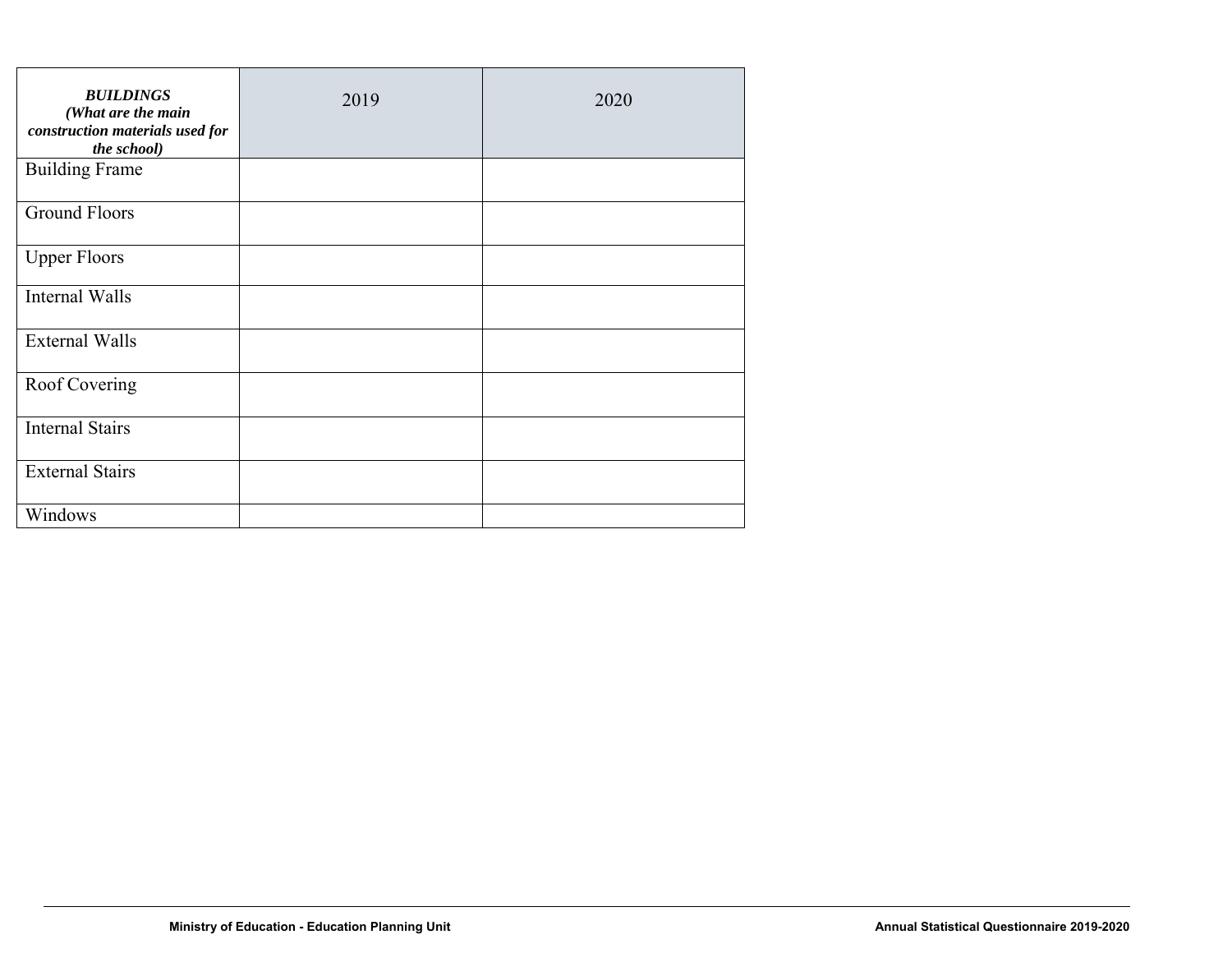### **Teachers in School - First School day October 2019**

| <b>TEACHERS</b>                     | S<br>$\mathbf e$          | Date<br>of               |               | Qualification         |          | Teaching<br>Experience<br>(years) |                  | Subject       | Full        | Part        | No. of<br>Part-time<br><b>Hrs</b> |
|-------------------------------------|---------------------------|--------------------------|---------------|-----------------------|----------|-----------------------------------|------------------|---------------|-------------|-------------|-----------------------------------|
| <b>First Name</b><br><b>Surname</b> | $\boldsymbol{\mathrm{X}}$ | <b>Birth</b><br>dd/mm/yy | <b>Status</b> | Pro-<br>fession<br>al | Academic | Trained                           | $Un-$<br>trained | <b>Taught</b> | <b>Time</b> | <b>Time</b> | Worked/<br>Week                   |
|                                     |                           |                          |               |                       |          |                                   |                  |               |             |             |                                   |
|                                     |                           |                          |               |                       |          |                                   |                  |               |             |             |                                   |
|                                     |                           |                          |               |                       |          |                                   |                  |               |             |             |                                   |
|                                     |                           |                          |               |                       |          |                                   |                  |               |             |             |                                   |
|                                     |                           |                          |               |                       |          |                                   |                  |               |             |             |                                   |
|                                     |                           |                          |               |                       |          |                                   |                  |               |             |             |                                   |
|                                     |                           |                          |               |                       |          |                                   |                  |               |             |             |                                   |
|                                     |                           |                          |               |                       |          |                                   |                  |               |             |             |                                   |
|                                     |                           |                          |               |                       |          |                                   |                  |               |             |             |                                   |
|                                     |                           |                          |               |                       |          |                                   |                  |               |             |             |                                   |
|                                     |                           |                          |               |                       |          |                                   |                  |               |             |             |                                   |
|                                     |                           |                          |               |                       |          |                                   |                  |               |             |             |                                   |
|                                     |                           |                          |               |                       |          |                                   |                  |               |             |             |                                   |
|                                     |                           |                          |               |                       |          |                                   |                  |               |             |             |                                   |
|                                     |                           |                          |               |                       |          |                                   |                  |               |             |             |                                   |
|                                     |                           |                          |               |                       |          |                                   |                  |               |             |             |                                   |
|                                     |                           |                          |               |                       |          |                                   |                  |               |             |             |                                   |
|                                     |                           |                          |               |                       |          |                                   |                  |               |             |             |                                   |
|                                     |                           |                          |               |                       |          |                                   |                  |               |             |             |                                   |
|                                     |                           |                          |               |                       |          |                                   |                  |               |             |             |                                   |
|                                     |                           |                          |               |                       |          |                                   |                  |               |             |             |                                   |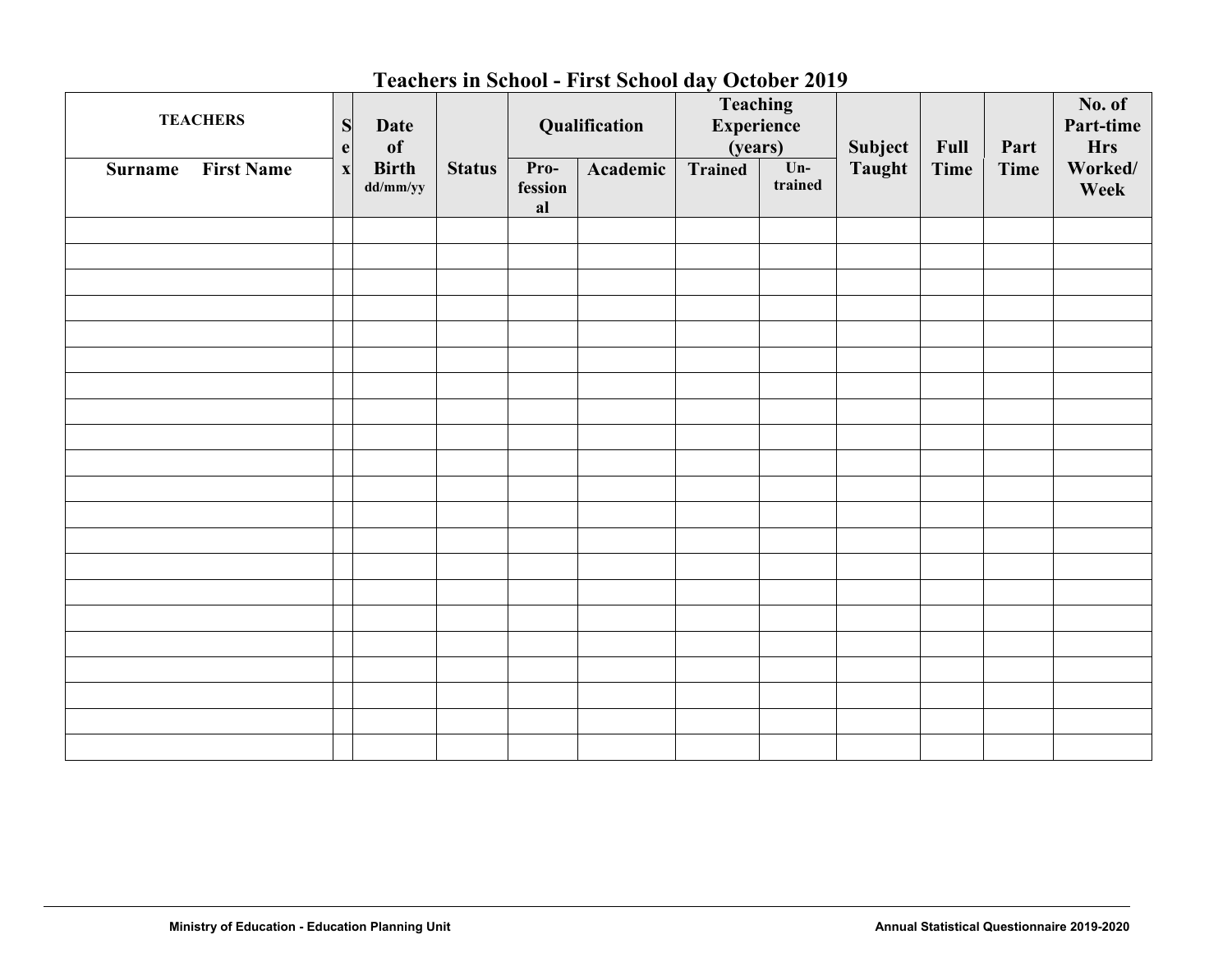## **Teachers in School - First School day October 2019**

| <b>TEACHERS</b>                     | ${\bf S}$<br>$\mathbf{e}$ | Date<br>of                                                           |               |                   | Qualification |                | Teaching<br>Experience<br>(years) | Subject | Full        | Part        | No. of<br>Part-time<br><b>Hrs</b> |
|-------------------------------------|---------------------------|----------------------------------------------------------------------|---------------|-------------------|---------------|----------------|-----------------------------------|---------|-------------|-------------|-----------------------------------|
| <b>First Name</b><br><b>Surname</b> | $\boldsymbol{\mathrm{X}}$ | <b>Birth</b><br>$\mathbf{d} \mathbf{d}/\mathbf{m} \mathbf{m}$<br>/yy | <b>Status</b> | Pro-<br>fessional | Academic      | <b>Trained</b> | $Un-$<br>trained                  | Taught  | <b>Time</b> | <b>Time</b> | Worked/<br>Week                   |
|                                     |                           |                                                                      |               |                   |               |                |                                   |         |             |             |                                   |
|                                     |                           |                                                                      |               |                   |               |                |                                   |         |             |             |                                   |
|                                     |                           |                                                                      |               |                   |               |                |                                   |         |             |             |                                   |
|                                     |                           |                                                                      |               |                   |               |                |                                   |         |             |             |                                   |
|                                     |                           |                                                                      |               |                   |               |                |                                   |         |             |             |                                   |
|                                     |                           |                                                                      |               |                   |               |                |                                   |         |             |             |                                   |
|                                     |                           |                                                                      |               |                   |               |                |                                   |         |             |             |                                   |
|                                     |                           |                                                                      |               |                   |               |                |                                   |         |             |             |                                   |
|                                     |                           |                                                                      |               |                   |               |                |                                   |         |             |             |                                   |
|                                     |                           |                                                                      |               |                   |               |                |                                   |         |             |             |                                   |
|                                     |                           |                                                                      |               |                   |               |                |                                   |         |             |             |                                   |
|                                     |                           |                                                                      |               |                   |               |                |                                   |         |             |             |                                   |
|                                     |                           |                                                                      |               |                   |               |                |                                   |         |             |             |                                   |
|                                     |                           |                                                                      |               |                   |               |                |                                   |         |             |             |                                   |
|                                     |                           |                                                                      |               |                   |               |                |                                   |         |             |             |                                   |
|                                     |                           |                                                                      |               |                   |               |                |                                   |         |             |             |                                   |
|                                     |                           |                                                                      |               |                   |               |                |                                   |         |             |             |                                   |
|                                     |                           |                                                                      |               |                   |               |                |                                   |         |             |             |                                   |
|                                     |                           |                                                                      |               |                   |               |                |                                   |         |             |             |                                   |
|                                     |                           |                                                                      |               |                   |               |                |                                   |         |             |             |                                   |
|                                     |                           |                                                                      |               |                   |               |                |                                   |         |             |             |                                   |
|                                     |                           |                                                                      |               |                   |               |                |                                   |         |             |             |                                   |
|                                     |                           |                                                                      |               |                   |               |                |                                   |         |             |             |                                   |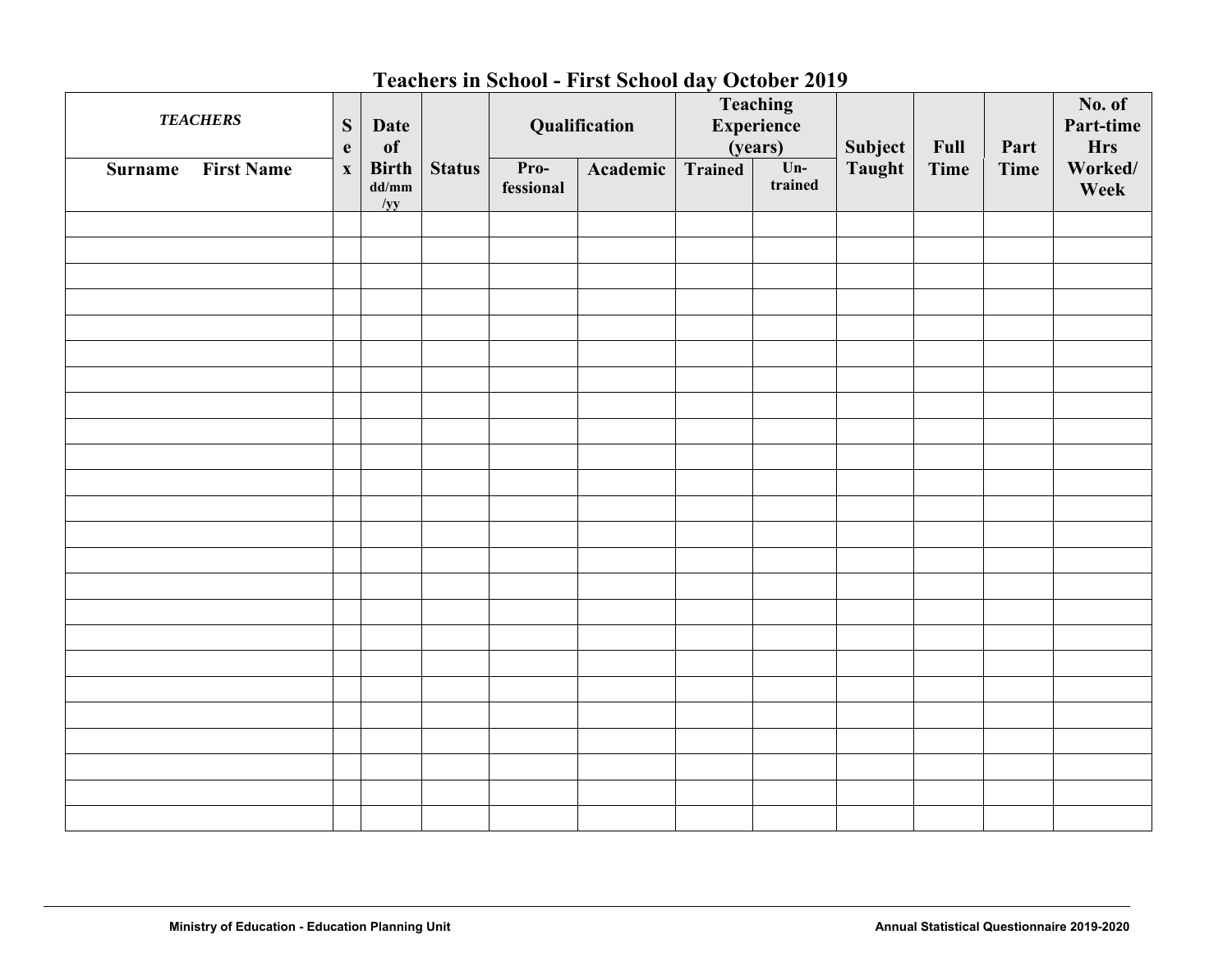#### **Teacher Intake/Loss October 2018 to October 2019**

|                                          |   |                    |   |   | <b>INTAKE</b>                           |                     |              |                                          |             |              |              |            | <b>LOSS</b> |            |                           |                       |              |                         |              |                |              |            |                |
|------------------------------------------|---|--------------------|---|---|-----------------------------------------|---------------------|--------------|------------------------------------------|-------------|--------------|--------------|------------|-------------|------------|---------------------------|-----------------------|--------------|-------------------------|--------------|----------------|--------------|------------|----------------|
| <b>Particulars of</b><br><b>Teachers</b> |   | No. of Trs<br>2018 |   |   | No. of<br><b>New</b><br><b>Recruits</b> | No. Re-<br>employed |              | No.<br>Trans-<br>ferred<br>$(\text{In})$ |             | <b>Total</b> |              | No.<br>Re- | signed      |            | No.<br>Re<br><b>Tired</b> | No.<br>Dis-<br>missed |              | No.<br>Trans-<br>ferred | (Out)        | Other          |              | <b>Trs</b> | No. of<br>2019 |
| <b>Graduates</b>                         | M | $\mathbf{F}$       | T | M | $\mathbf{F}$                            | M                   | $\mathbf{F}$ | M                                        | $\mathbf F$ | $\mathbf{M}$ | $\mathbf{F}$ | M          | $\mathbf F$ | $M \mid F$ |                           | M                     | $\mathbf{F}$ | $\mathbf M$             | $\mathbf{F}$ | M <sub>1</sub> | $\mathbf{F}$ | M          | $\mathbf{F}$   |
| Trained                                  |   |                    |   |   |                                         |                     |              |                                          |             |              |              |            |             |            |                           |                       |              |                         |              |                |              |            |                |
| Untrained                                |   |                    |   |   |                                         |                     |              |                                          |             |              |              |            |             |            |                           |                       |              |                         |              |                |              |            |                |
| <b>Other Qualified</b><br>Trained        |   |                    |   |   |                                         |                     |              |                                          |             |              |              |            |             |            |                           |                       |              |                         |              |                |              |            |                |
| Temp.Qual.Mas/Mis.                       |   |                    |   |   |                                         |                     |              |                                          |             |              |              |            |             |            |                           |                       |              |                         |              |                |              |            |                |
| Temp.<br>Unqual.Mas/Mis.                 |   |                    |   |   |                                         |                     |              |                                          |             |              |              |            |             |            |                           |                       |              |                         |              |                |              |            |                |
| Part-Time Teacher<br>Pupil Teacher       |   |                    |   |   |                                         |                     |              |                                          |             |              |              |            |             |            |                           |                       |              |                         |              |                |              |            |                |
| <b>Unqualified</b><br>Acting Teacher     |   |                    |   |   |                                         |                     |              |                                          |             |              |              |            |             |            |                           |                       |              |                         |              |                |              |            |                |
| Junior Teacher                           |   |                    |   |   |                                         |                     |              |                                          |             |              |              |            |             |            |                           |                       |              |                         |              |                |              |            |                |
| Teacher Aide                             |   |                    |   |   |                                         |                     |              |                                          |             |              |              |            |             |            |                           |                       |              |                         |              |                |              |            |                |
|                                          |   |                    |   |   |                                         |                     |              |                                          |             |              |              |            |             |            |                           |                       |              |                         |              |                |              |            |                |

**N.B. The number of teachers in October 2019 should be the same as the number of teachers in school.** 

**Teacher Intake: ADD all teachers who joined the staff from the first school day of October last year to the first school day of October of this academic year.** 

**Teacher Loss: Teachers who have left the system under the respective categories between the first school day of October of the previous year and the first school day of the current year.**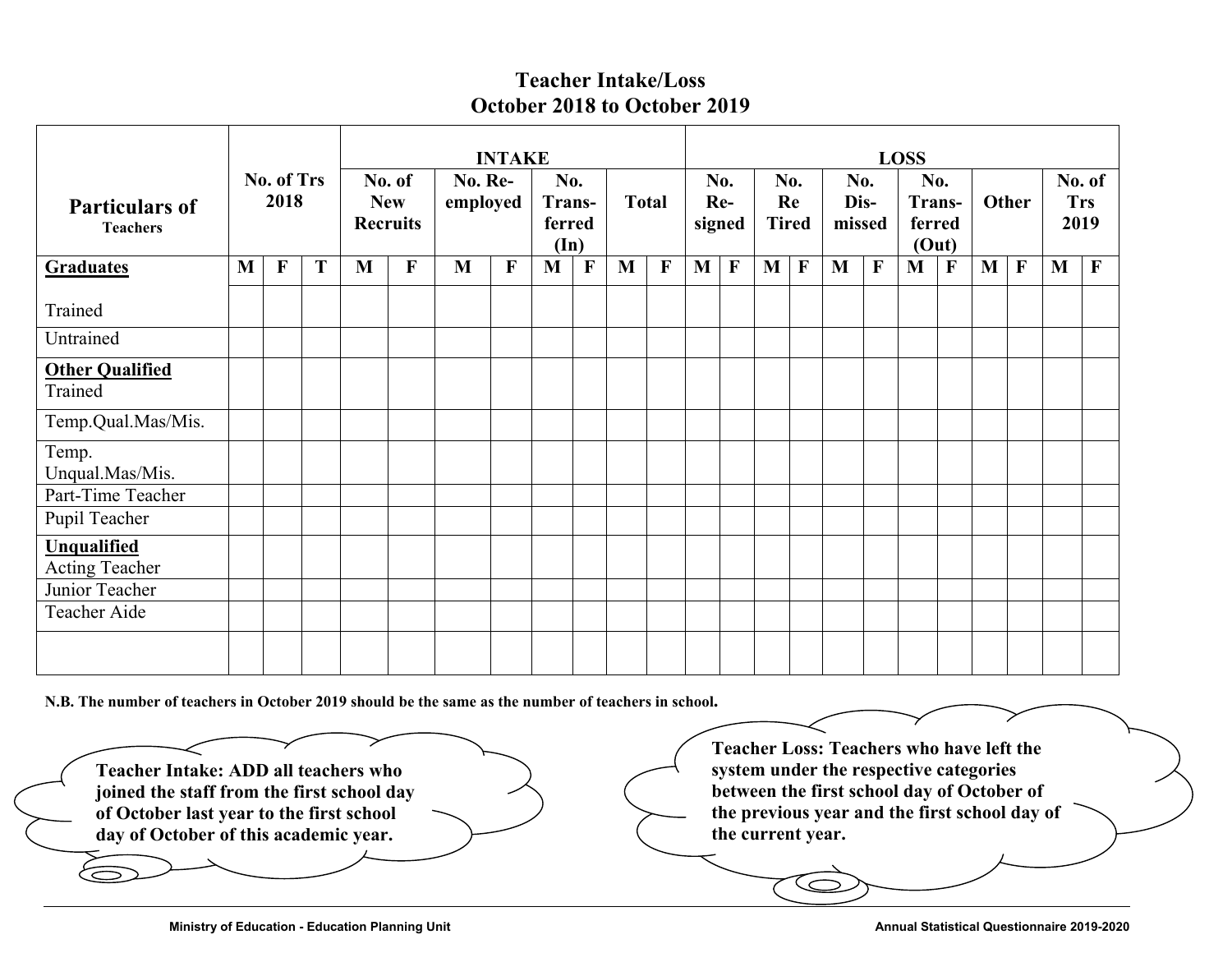### **Staff Vacancies – First school day of October 2019**

| <b>Status</b>                    | <b>Entitlement</b> | <b>No. Employed</b> | <b>No. of Vacancies</b> |
|----------------------------------|--------------------|---------------------|-------------------------|
| Headmaster/Headmistress          |                    |                     |                         |
| Deputy Headmaster/Headmistress   |                    |                     |                         |
| <b>Senior Master/Mistress</b>    |                    |                     |                         |
| Head of Department               |                    |                     |                         |
| <b>Assistant Master/Mistress</b> |                    |                     |                         |
| Pupil Teacher                    |                    |                     |                         |
| Teacher Aide                     |                    |                     |                         |
| <b>Total</b>                     |                    |                     |                         |

#### **Enrolment**

How many pupils by age and grade enrolled in your school during this academic year?

|          | Grade 7 |           | Grade 8 |                           |   | Grade 9      | Grade 10 |   |   | Grade 11 | Grade 12 |   |  |
|----------|---------|-----------|---------|---------------------------|---|--------------|----------|---|---|----------|----------|---|--|
|          | M       | ${\bf F}$ | M       | $\boldsymbol{\mathrm{F}}$ | M | $\mathbf{F}$ | M        | F | M | F        | M        | F |  |
| Age      |         |           |         |                           |   |              |          |   |   |          |          |   |  |
| 10 Years |         |           |         |                           |   |              |          |   |   |          |          |   |  |
| 11 Years |         |           |         |                           |   |              |          |   |   |          |          |   |  |
| 12 Years |         |           |         |                           |   |              |          |   |   |          |          |   |  |
| 13 Years |         |           |         |                           |   |              |          |   |   |          |          |   |  |
| 14 Years |         |           |         |                           |   |              |          |   |   |          |          |   |  |
| 15 Years |         |           |         |                           |   |              |          |   |   |          |          |   |  |
| 16 Years |         |           |         |                           |   |              |          |   |   |          |          |   |  |
| 17 Years |         |           |         |                           |   |              |          |   |   |          |          |   |  |

 **Please use class register of the year ending 2020**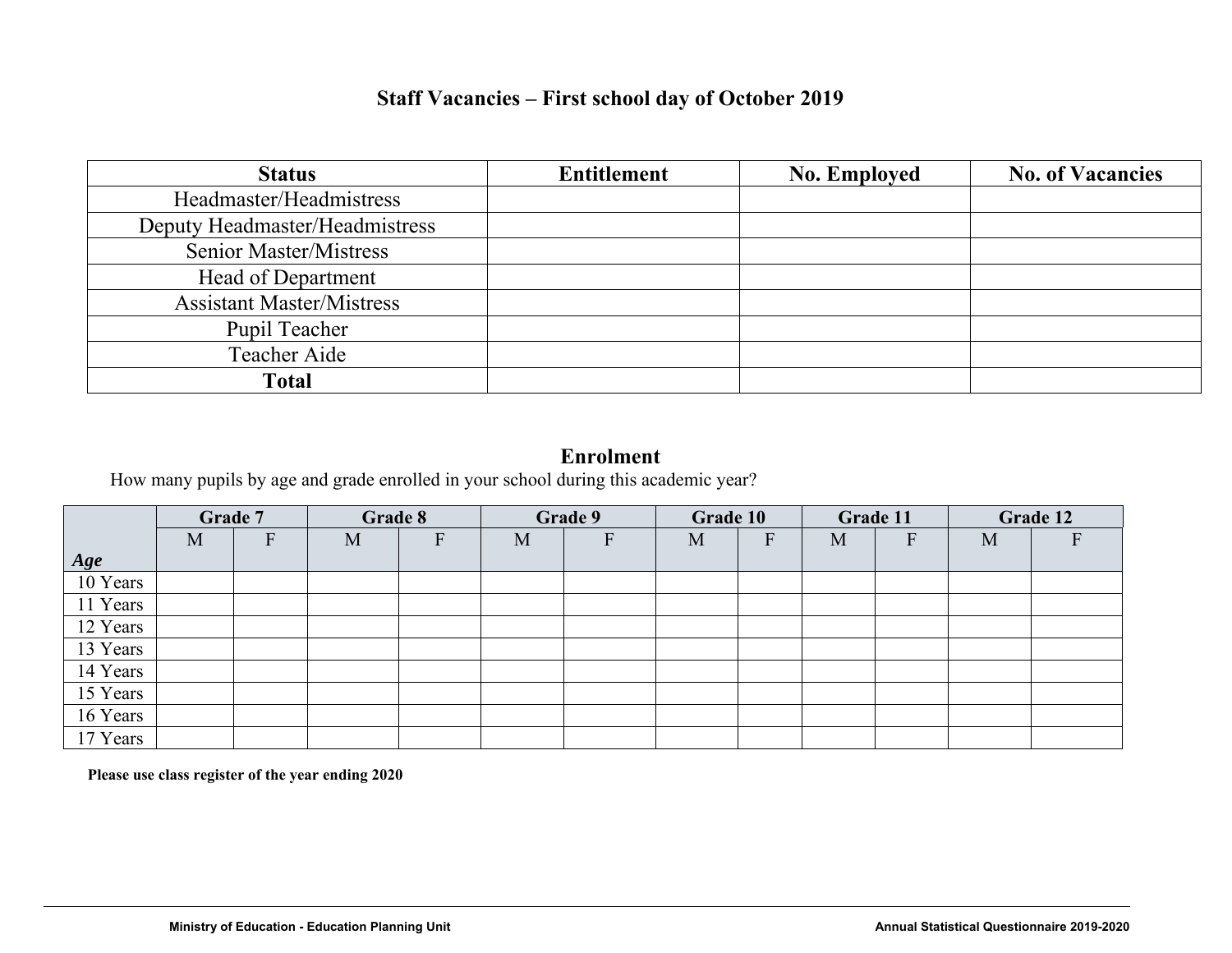#### **Enrolment of SEN students**

|            | 12 Years | <b>13 Years</b>   14 Years   15 Years   16 Years |  |  |
|------------|----------|--------------------------------------------------|--|--|
| <b>Sex</b> |          |                                                  |  |  |
| Males      |          |                                                  |  |  |
| Females    |          |                                                  |  |  |
| Total      |          |                                                  |  |  |



### **Promotion**

| <b>Gender and Grade</b> | Grade 8 | Grade 9 | Grade 10 | <b>Completed Secondary</b><br><b>Education</b> |
|-------------------------|---------|---------|----------|------------------------------------------------|
| Males                   |         |         |          |                                                |
| Females                 |         |         |          |                                                |
| Total                   |         |         |          |                                                |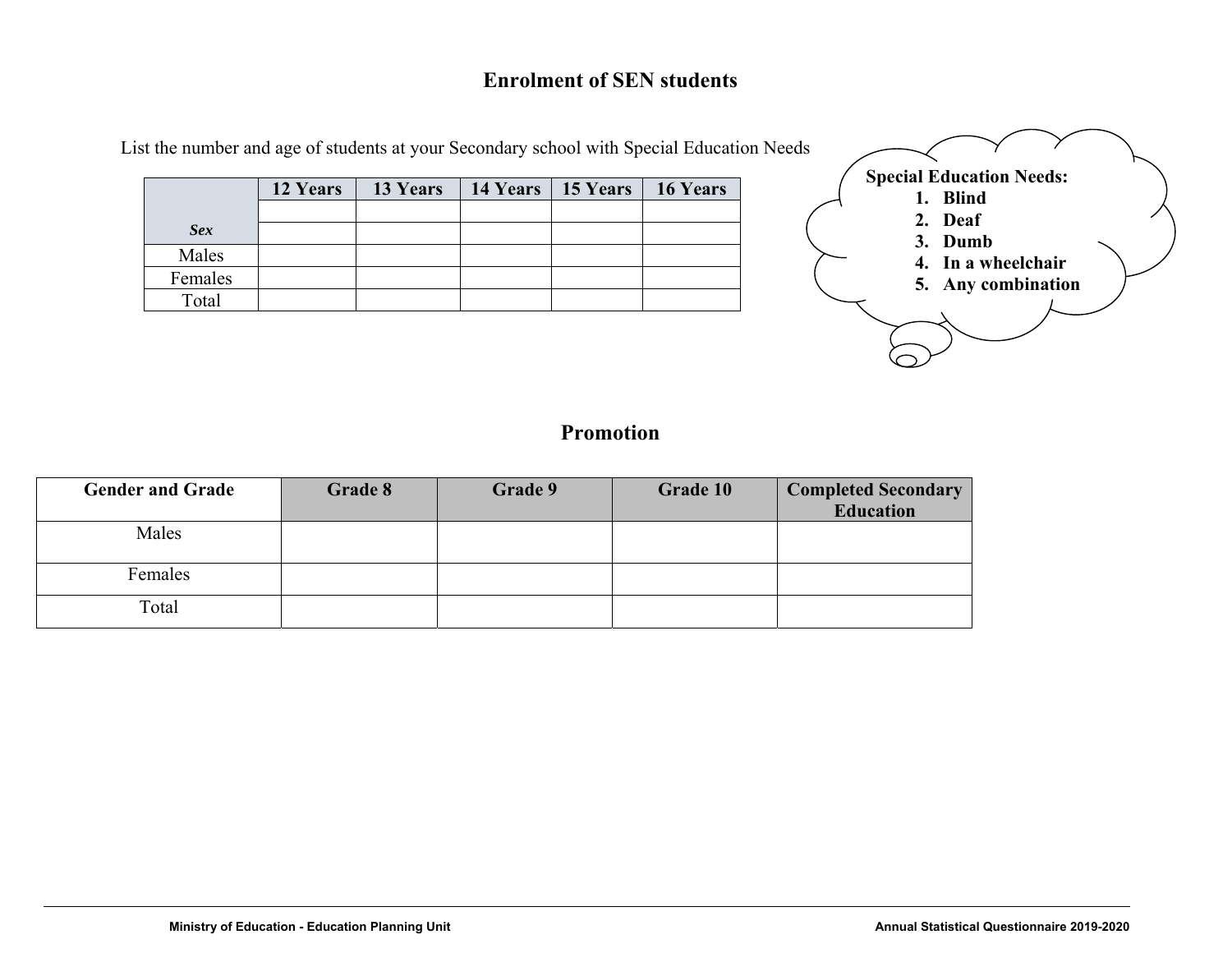#### **Admission to School**

 Of the students enrolled in the school, how many are new entrants (students coming to this level for the first time by age and/or through the National Grade 6 examination (NGSA)?

|                       |   | Grade 7 |
|-----------------------|---|---------|
| <b>Age and Gender</b> | M | F       |
| Age 10                |   |         |
| Age 11                |   |         |
| Age 12                |   |         |
| Age 13                |   |         |
| Age 14                |   |         |
| Age 15                |   |         |
| Age 16<br>Age 17      |   |         |
|                       |   |         |

**Please use the Admission Register to complete the table.** 

### **Transfers In and Out**

In the table provided, indicate by grade how many pupils **transferred into your school** during the last school year

| <b>Sex</b> | <b>Grades 7</b> | Grades 8 | <b>Grades 9</b> | <b>Grades 10</b> | <b>Grades 11</b> |
|------------|-----------------|----------|-----------------|------------------|------------------|
| Males      |                 |          |                 |                  |                  |
| Females    |                 |          |                 |                  |                  |
| Total      |                 |          |                 |                  |                  |

| <b>Transfers In: Students</b> |  |
|-------------------------------|--|
| transferring from another     |  |
| school to your school         |  |
| during the previous           |  |
| academic year                 |  |
|                               |  |
|                               |  |
|                               |  |
|                               |  |
|                               |  |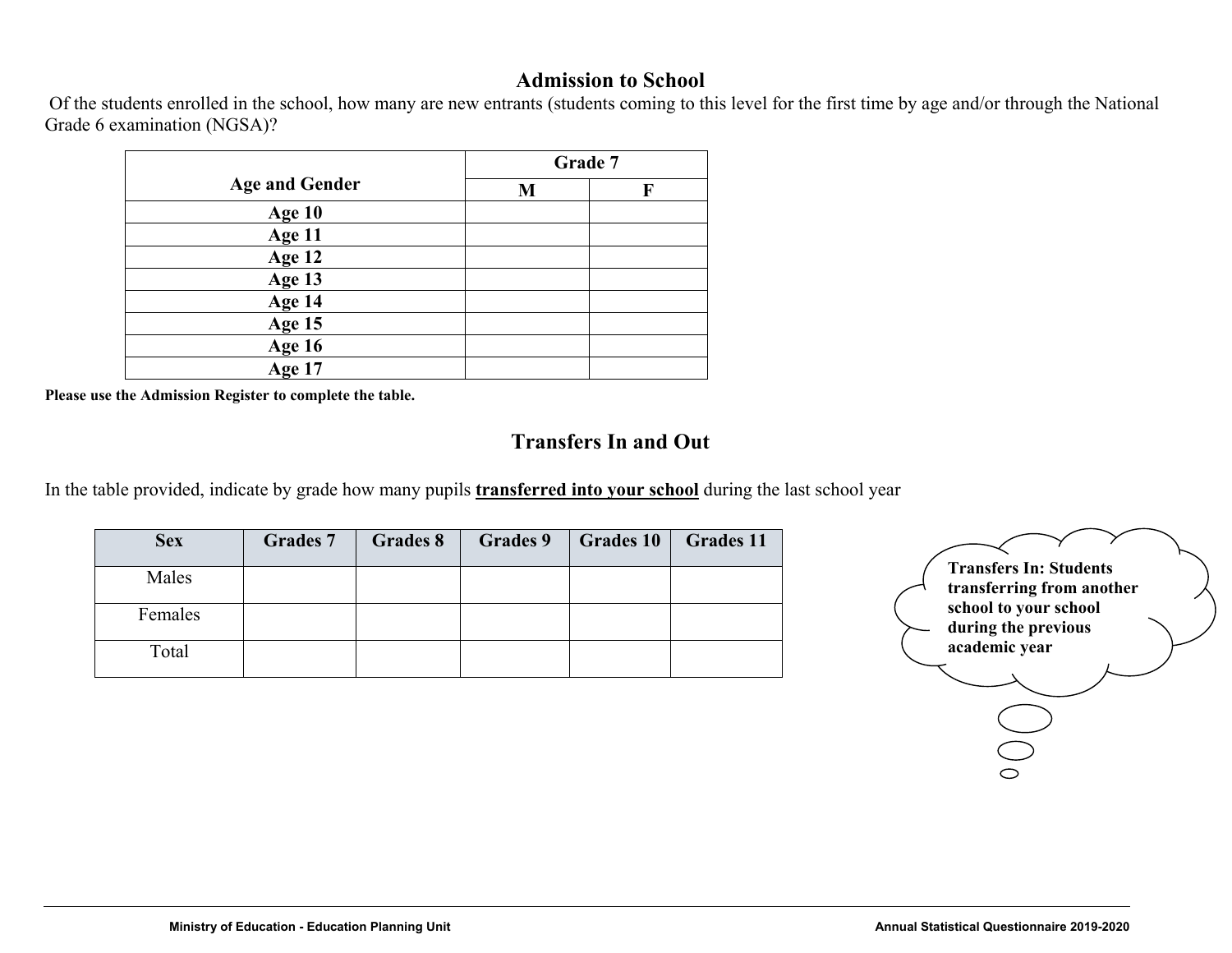In the table provided, indicate by grade how many pupils **transferred out of your school** during the last school year

| <b>Sex</b> |  | Grades 7   Grades 8   Grades 9   Grades 10 | $\vert$ Grades 11 |
|------------|--|--------------------------------------------|-------------------|
| Males      |  |                                            |                   |
| Females    |  |                                            |                   |
| Total      |  |                                            |                   |



#### **Dropouts**

In the table provided, indicate by grade how many pupils you believe dropped out from your primary school (Education system) last school year that are not currently enrolled in another school.

| Males<br><b>Dropouts: Students who are no</b><br>longer enrolled in your school<br>Females<br>or another school and you have<br>Total<br>no knowledge where they are. | <b>Sex</b> | <b>Grades 7</b> |  | Grades 8   Grades 9   Grades 10 | <b>Grades 11</b> |  |
|-----------------------------------------------------------------------------------------------------------------------------------------------------------------------|------------|-----------------|--|---------------------------------|------------------|--|
|                                                                                                                                                                       |            |                 |  |                                 |                  |  |
|                                                                                                                                                                       |            |                 |  |                                 |                  |  |
|                                                                                                                                                                       |            |                 |  |                                 |                  |  |
|                                                                                                                                                                       |            |                 |  |                                 |                  |  |
|                                                                                                                                                                       |            |                 |  |                                 |                  |  |

 $\bigcup_{i=1}^n$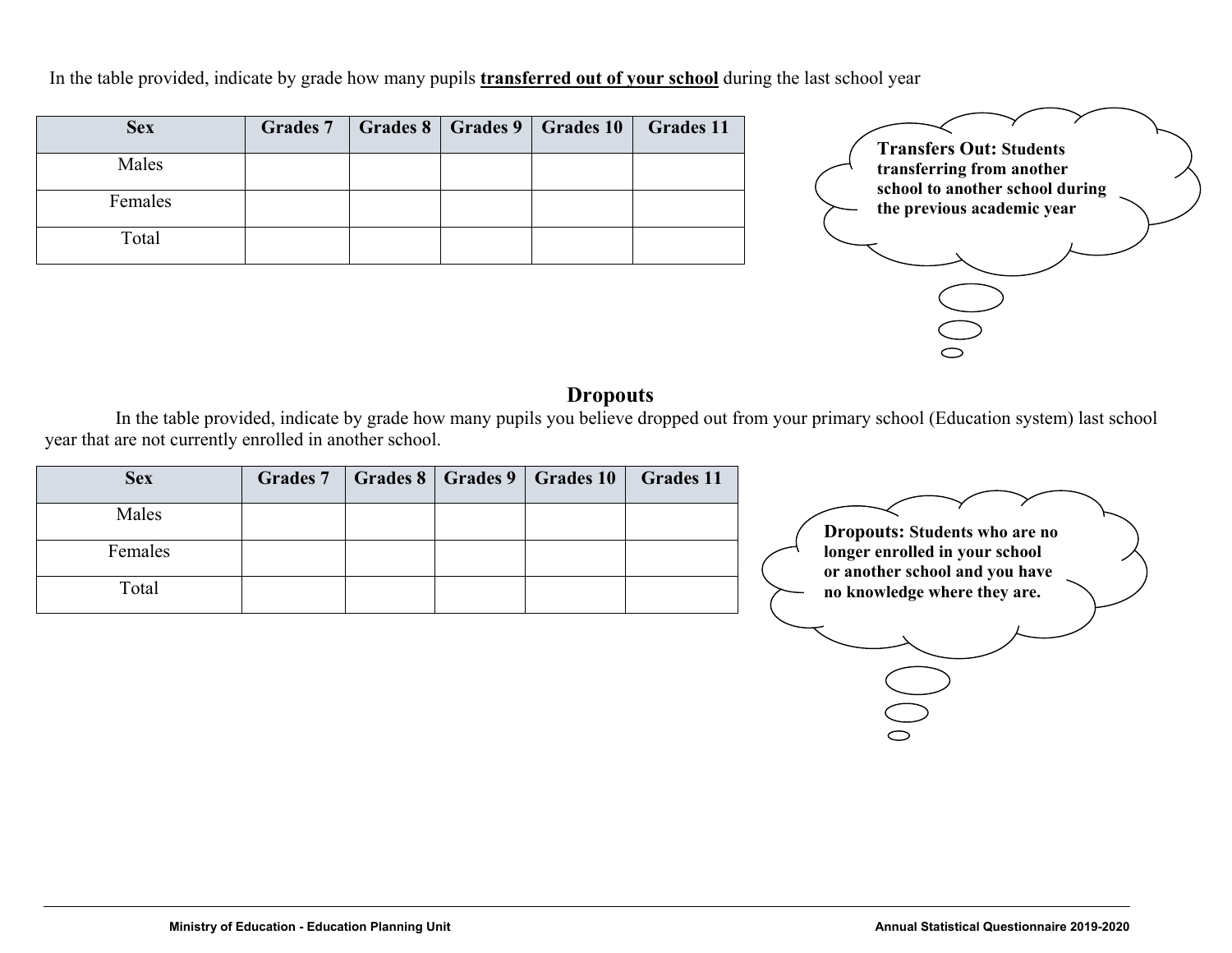# **Pupil Emigrations and Deaths**

How many students Emigrated or Died during the last academic year?

|               |     | <b>Pupils Emigrated</b> | <b>Pupil Deaths</b> |  |  |  |  |  |
|---------------|-----|-------------------------|---------------------|--|--|--|--|--|
| <b>Grades</b> | IV. |                         |                     |  |  |  |  |  |
| Grade 7       |     |                         |                     |  |  |  |  |  |
| Grade 8       |     |                         |                     |  |  |  |  |  |
| Grade 9       |     |                         |                     |  |  |  |  |  |
| Grade 10      |     |                         |                     |  |  |  |  |  |
| Grade 11      |     |                         |                     |  |  |  |  |  |

## **Class by Size**

How many classes and students are there in each grade?

| Classes and<br>Students | Grade 7 | Grade 8 | Grade 9 | Grade 10 | Grade 11 |
|-------------------------|---------|---------|---------|----------|----------|
| No. of Classes          |         |         |         |          |          |
| No. of Students         |         |         |         |          |          |